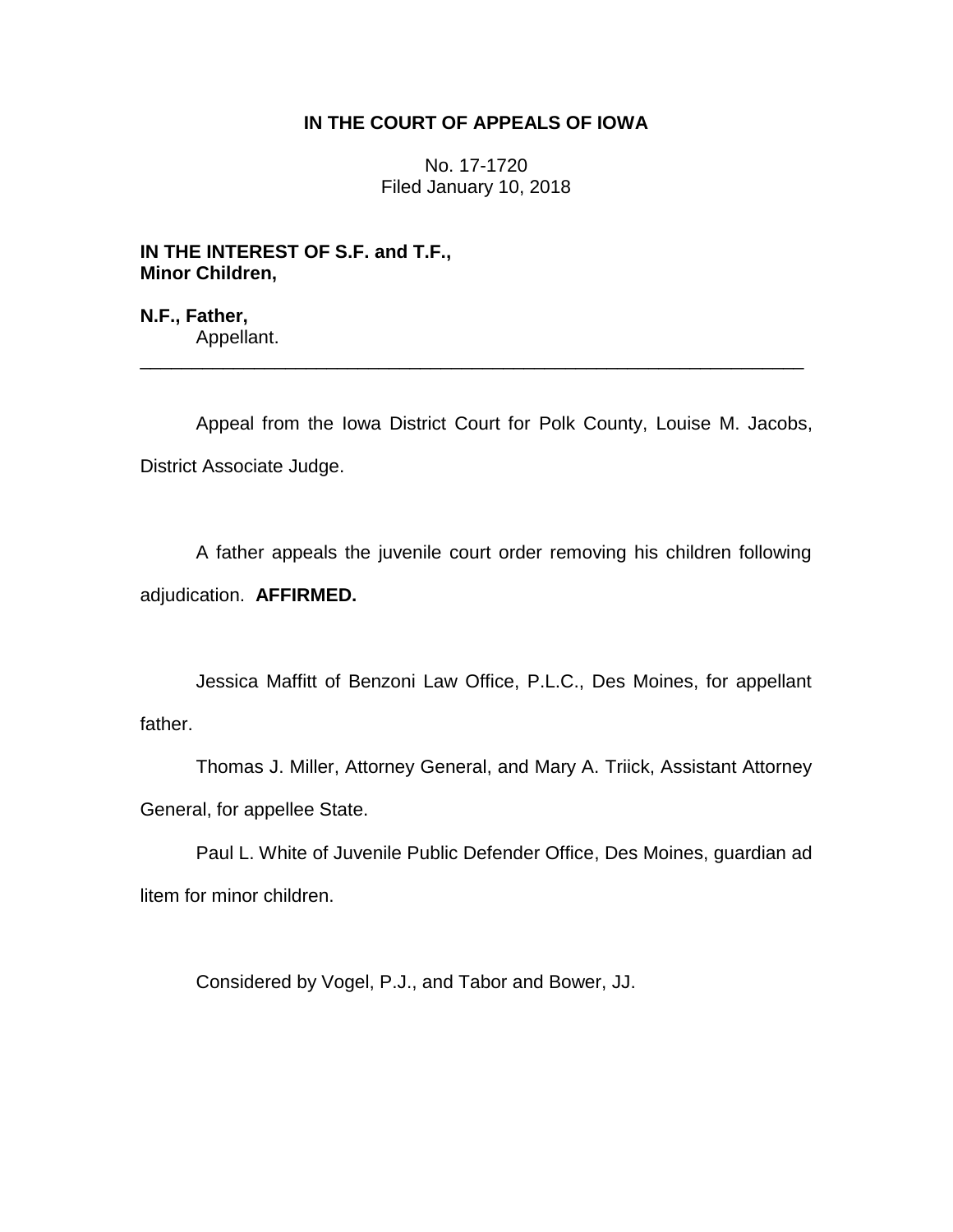# **TABOR, Judge.**

 $\overline{a}$ 

The juvenile court decided six-year-old S.F. and three-year-old T.F. could not remain in the family home because their parents were failing to meet their nutritional, emotional, and medical needs and were not providing a safe and stable environment. Their father, Nicholas, appeals the removal on three grounds. First, he claims the juvenile court violated his right to due process by refusing to postpone the removal hearing so he could investigate claims made in a recently disclosed letter from S.F.'s pediatrician. Second, he claims removal was not the least restrictive disposition. Third, he asserts removal was not in the children's best interests. After reviewing the record, <sup>1</sup> we conclude Nicholas did not preserve error on his constitutional claim. On the substance of the removal, we reach the same conclusion as the juvenile court—placing the children outside the home is necessary to protect them from harm and serves their best interests.

#### **I. Facts and Prior Proceedings**

S.F.'s medical needs lie at the heart of this case. She suffers from Trisomy 13, a chromosomal disorder associated with severe intellectual and physical disabilities; she requires both a feeding tube and a breathing tube. In February 2016, the court found the parents, Nicholas and Jazmine, were neglecting her medical care. The court also found the parents were not tending to the hygiene and feeding of T.F., her younger brother. The court adjudicated both S.F. and T.F. as children in need of assistance (CINA). T.F. remained with his parents, but upon

<sup>1</sup> We review child-welfare proceedings de novo. *In re K.B.*, 753 N.W.2d 14, 15 (Iowa 2008). We are not bound by the juvenile court's factual findings, but we give them weight, especially when witness credibility is critical to the outcome*. See In re M.W.*, 876 N.W.2d 212, 219 (Iowa 2016).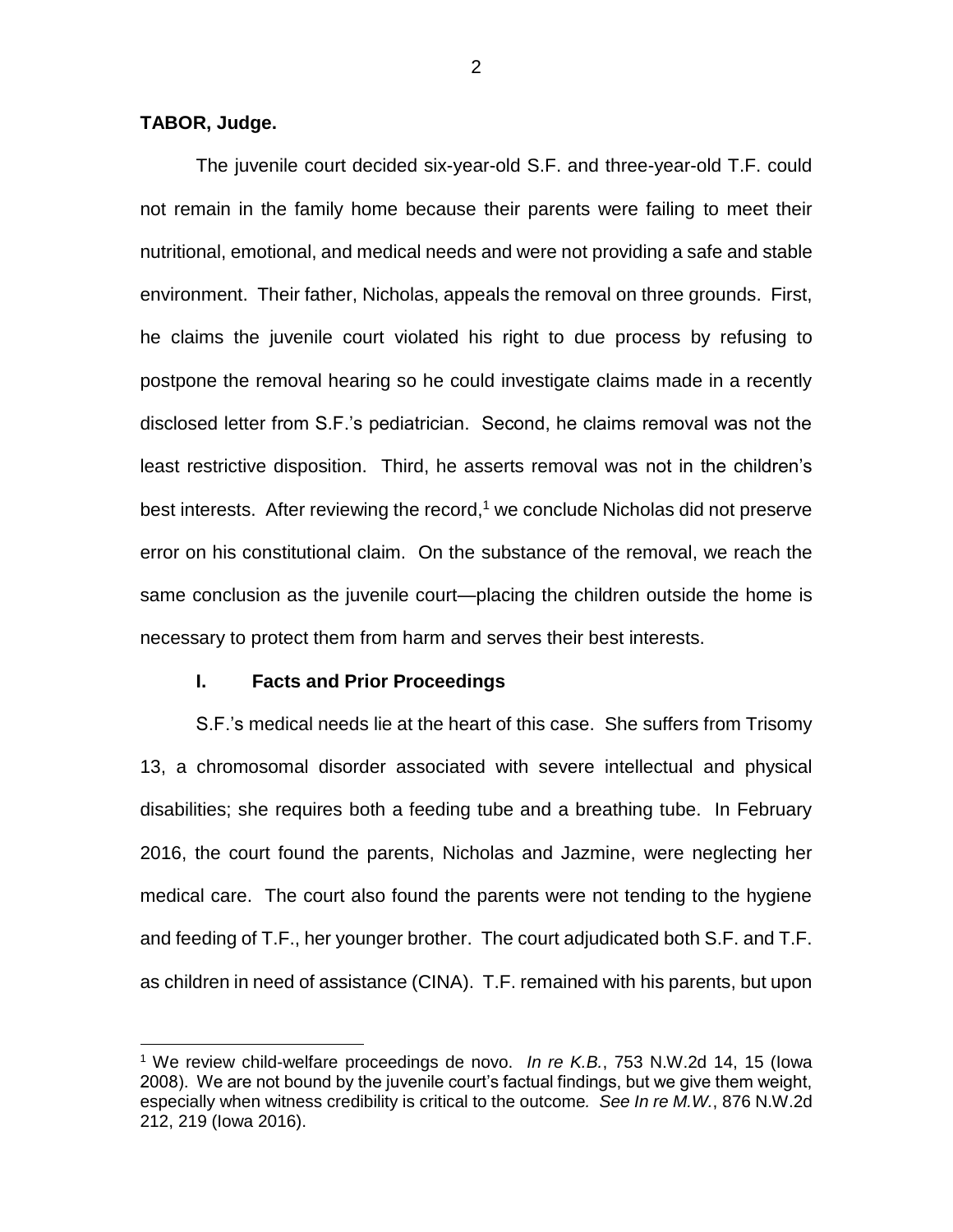the recommendation of the Iowa Department of Human Services (DHS), the court removed S.F. from the family home for eleven months.

By February 2017, the parents had made sufficient progress to address S.F.'s special needs at home—with the help of a visiting nurse service. But within a few months of her return to the home, the DHS had renewed concerns about the children's care. The case worker informed the court the parents were not properly feeding S.F. and were not attending her many appointments, including physical, occupational, and speech therapy. According to the DHS, the parents also were struggling with supervising both S.F. and T.F., as well as a new infant sibling.<sup>2</sup> In the fall, Jazmine moved out, leaving all three children with Nicholas. On August 21, 2017, the court scheduled a removal hearing for October 16.

Shortly before the removal hearing, the DHS received a letter from S.F.'s pediatrician outlining concerns about S.F.'s care at home. The letter alleged the girl's nurse was taking her to medical appointments instead of Nicholas and Nicholas was not changing S.F.'s diaper for up to twelve hours. The letter also repeated the nursing agency's concern that Nicholas was not properly feeding S.F. The letter also raised safety concerns, stating when the nurse arrived in the mornings Nicholas was not awake but the door was unlocked.

The juvenile court ordered S.F. and T.F removed from the home and set a review hearing for February 2018. Nicholas then brought this appeal.

 $\overline{a}$ 

3

 $2$  The third child is not a subject of this appeal.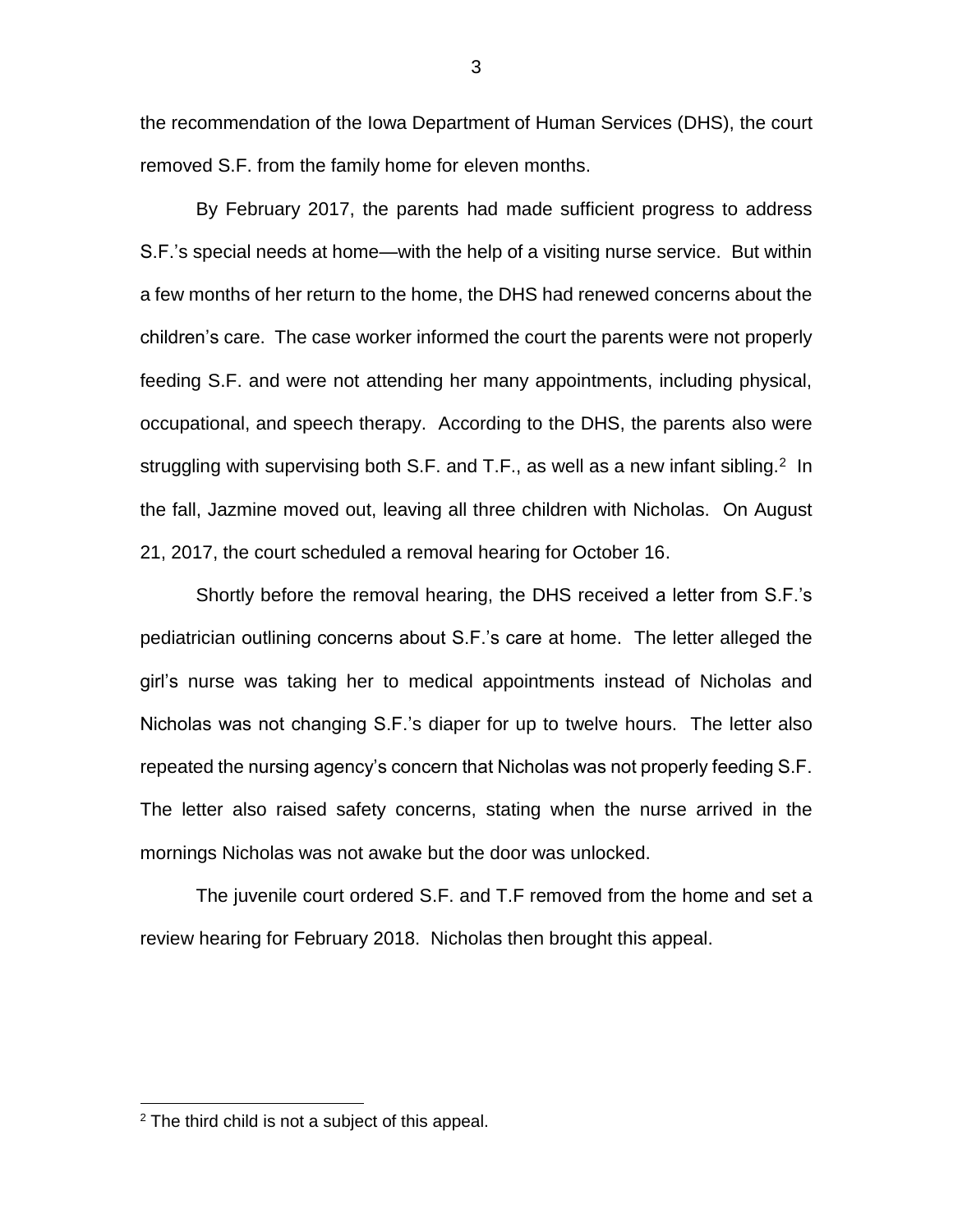## **II. Analysis of Father's Claims**

## **a. Due Process**

Nicholas argues the juvenile court violated his right to due process by not granting him additional time to investigate the allegations in the doctor's letter. Parents are guaranteed due process in CINA proceedings. *See In re A.M.H.*, 516 N.W.2d 867, 870 (Iowa 1994). Generally, the fundamental requirements of due process are notice and an opportunity to be heard. *Id.* (citing *Goldberg v. Kelly*, 397 U.S. 254, 267 (1970)).

At the removal hearing on Monday morning, counsel for Nicholas told the court they only had the doctor's letter since Friday afternoon and "[t]hat's not sufficient time to address some of the issues." The court acknowledged it "would have been better for the information from the doctor to be obtained earlier," but it concluded the late notice of the doctor's concerns did not stop either parent from preparing for the removal hearing, given they had nearly two months' notice.

Nicholas did not allege a due process violation in the court's denial of extra time. By failing to make such an argument, Nicholas failed to preserve this issue for appeal. *See In re K.C.*, 660 N.W.2d 29, 38 (Iowa 2003) (concluding issues, including constitutional issues, in CINA cases must be presented and ruled upon by the juvenile court to be preserved for appeal).

Alternatively, Nicholas argues he received ineffective assistance of counsel and we should consider his claim under that framework. We view claims of deficient representation in CINA proceedings in a similar manner to ineffectiveassistance claims in criminal cases. *In re J.P.B.*, 419 N.W.2d 387, 390 (Iowa 1988). Nicholas must show (1) counsel's performance was deficient and (2) actual

4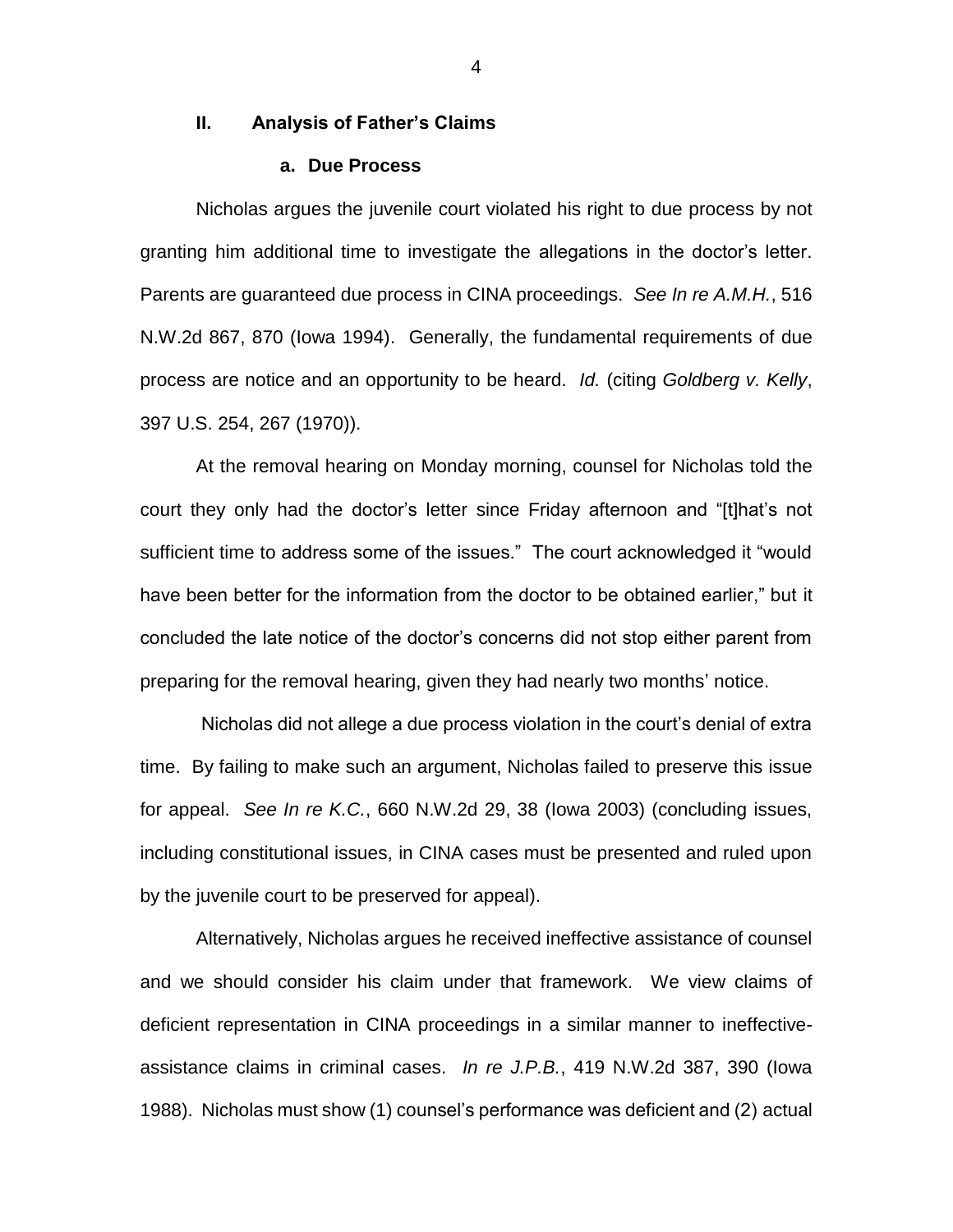prejudice resulted. *See In re C.M.*, 652 N.W.2d 204, 207 (Iowa 2002). If Nicholas is unable to prove either element, his claim fails. *See id.* On appeal, Nicholas does not specify how he was prejudiced by counsel's performance. Without such a showing, he cannot establish the requisite prejudice.

Even if we were to reach the merits of the due process claim, Nicholas would not be entitled to relief. He was present at the hearing and had a chance to argue against removal. *See In re A.M.H.*, 516 N.W.2d at 870 (noting due process requires an opportunity to be heard). While counsel asserted a need for more time to respond to some issues in the letter, Nicholas failed to counter even the most basic allegations. For example, he could have testified regarding how often he changed S.F.'s diapers or fed her after the nursing staff left for the day, what time he generally wakes up; and whether he leaves his apartment unlocked. But he did not avail himself of the opportunity to testify. Thus, the record reveals no due process violation.

#### **b. Basis for Removal**

Next, Nicholas argues removal was not the "lease restrictive disposition." To remove children from their home, the juvenile court must find by clear and convincing evidence the children "cannot be protected from some harm which would justify the adjudication of the child as a [CINA] and an adequate placement is available." *See* Iowa Code § 232.102(6)(a) (2017). The juvenile court must also determine keeping the children in the "home would be contrary to the welfare of the child[ren], and shall identify the reasonable efforts that have been made." *Id.*  at § 232.102(6)(b).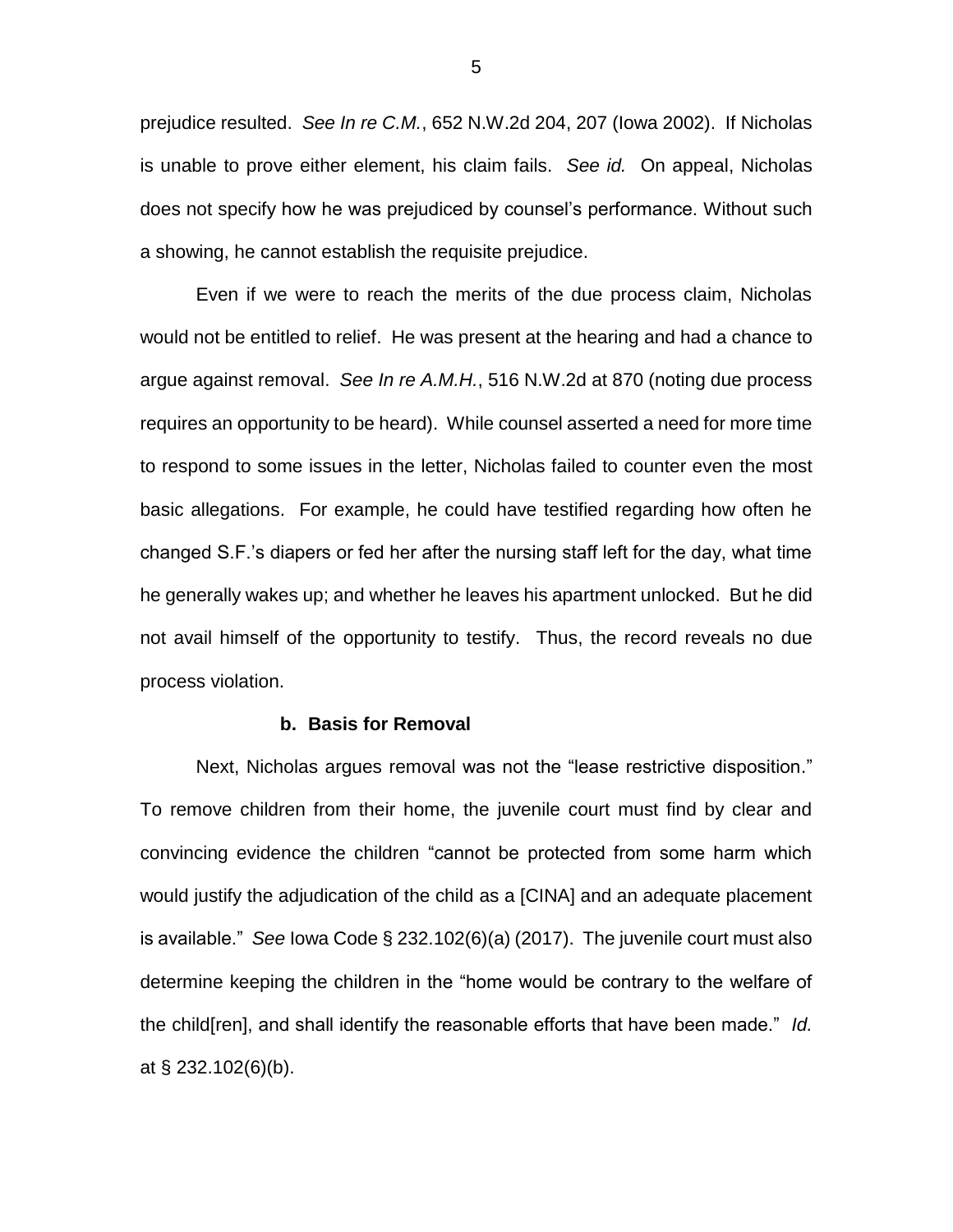Clear and convincing evidence supports the children's removal from home. S.F.'s medical conditions require skilled and dedicated care. Nicholas fell short of that requirement. The DHS offered credible evidence he did not provide adequate nutrition or diaper changes for the special-needs child. The State also offered clear and convincing evidence that removal was necessary for T.F. Nicholas did not follow the DHS recommendations concerning T.F.'s counseling needs. In addition, the record indicated Nicholas was not giving T.F. adequate nutrition. The daycare staff often saved a lunch for the boy when he was dropped off late in the day by Nicholas.

The DHS also believed Nicholas was inappropriately relying on the nursing staff to provide routine supervision for the children. S.F.'s nurse arrived at the home before Nicholas woke up and assumed care at the time. Relatedly, the DHS expressed a safety concern about the apartment door remaining unlocked. Like the juvenile court, we conclude leaving the children in the home would be contrary to their welfare.

#### **c. Best Interests**

Nicholas argues removal is not in the children's best interests because they have a strong bond with him. He contends their removal from home was even more traumatic given their mother's recent departure. No doubt the removal further disrupted the children's routines, but the risk posed by the continued inadequate care at home outweighs any emotional upheaval.

Nicholas also argues removal is not in the children's best interests because they are in separate placements. Siblings should be kept together whenever possible. *In re A.M.S.*, 419 N.W.2d 723, 734 (Iowa 1988). But when one child